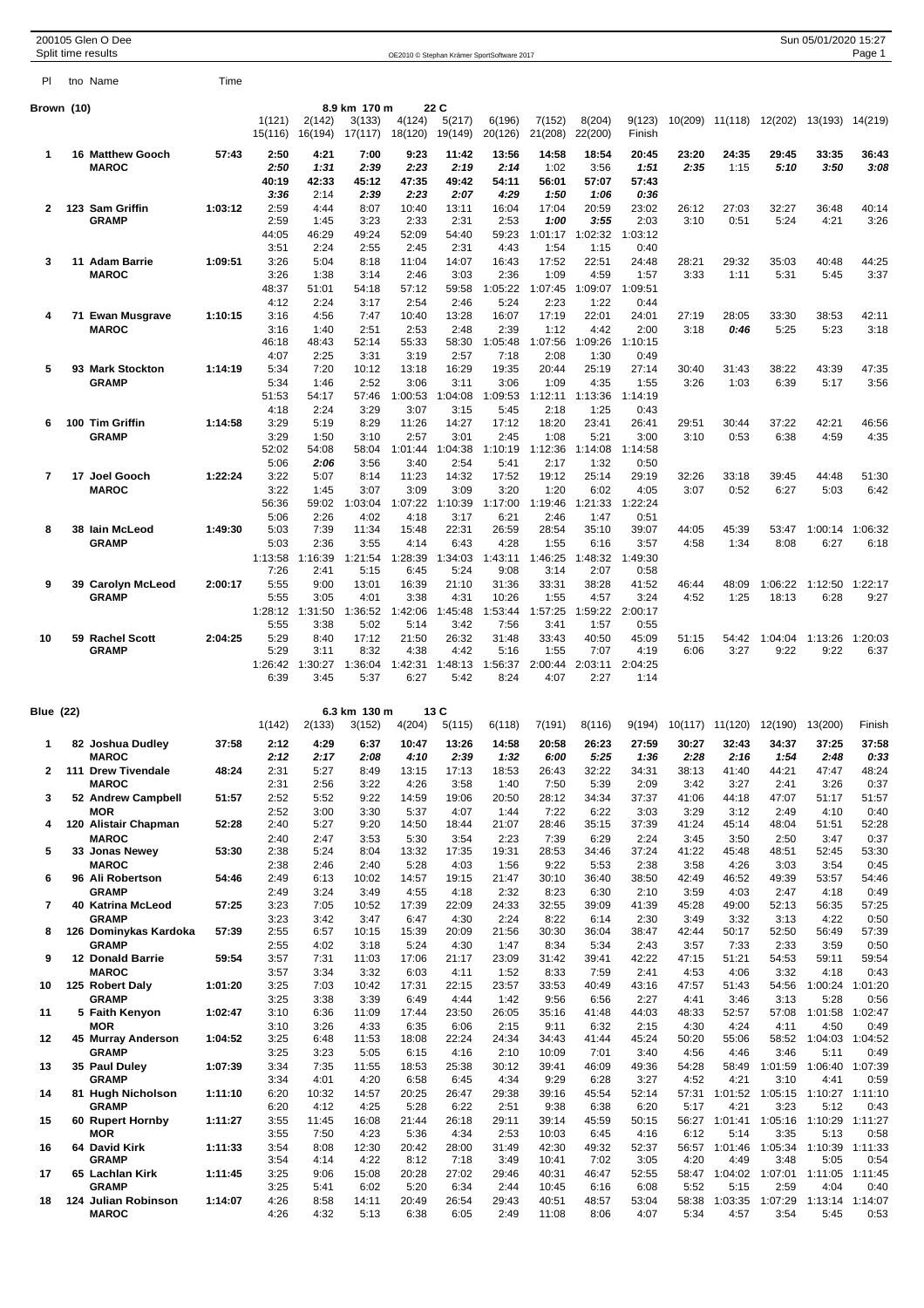| Sun 05/01/2020 15:27<br>200105 Glen O Dee<br>Split time results<br>OE2010 © Stephan Krämer SportSoftware 2017 |  |                                               |         |              |               |                |               |                |                 |                 |                               |                  |                 |                         |                                          |                         |                 |
|---------------------------------------------------------------------------------------------------------------|--|-----------------------------------------------|---------|--------------|---------------|----------------|---------------|----------------|-----------------|-----------------|-------------------------------|------------------|-----------------|-------------------------|------------------------------------------|-------------------------|-----------------|
|                                                                                                               |  |                                               |         |              |               |                |               |                |                 |                 |                               |                  |                 |                         |                                          |                         | Page 2          |
| PI                                                                                                            |  | tno Name                                      | Time    |              |               |                |               |                |                 |                 |                               |                  |                 |                         |                                          |                         |                 |
| <b>Blue (22)</b>                                                                                              |  |                                               |         |              |               | 6.3 km  130 m  |               | 13 C           | (cont.)         |                 |                               |                  |                 |                         |                                          |                         |                 |
|                                                                                                               |  |                                               |         | 1(142)       | 2(133)        | 3(152)         | 4(204)        | 5(115)         | 6(118)          | 7(191)          | 8(116)                        | 9(194)           |                 | 10(117) 11(120)         | 12(190)                                  | 13(200)                 | Finish          |
| 19                                                                                                            |  | 30 Jonathan Smith                             | 1:21:26 | 4:15         | 13:47         | 18:25          | 27:18         | 32:50          | 35:52           | 46:07           | 56:15                         | 59:37            |                 | 1:05:22 1:10:37         | 1:15:15                                  | 1:20:29                 | 1:21:26         |
| 20                                                                                                            |  | <b>GRAMP</b><br>20 Nick Collins               | 1:29:38 | 4:15<br>4:10 | 9:32<br>10:11 | 4:38<br>23:02  | 8:53<br>30:17 | 5:32<br>37:12  | 3:02<br>39:50   | 10:15<br>53:18  | 10:08<br>1:01:08              | 3:22<br>1:05:29  | 5:45            | 5:15<br>1:10:42 1:17:07 | 4:38<br>1:22:00                          | 5:14<br>1:28:34         | 0:57<br>1:29:38 |
|                                                                                                               |  | <b>MAROC</b>                                  |         | 4:10         | 6:01          | 12:51          | 7:15          | 6:55           | 2:38            | 13:28           | 7:50                          | 4:21             | 5:13            | 6:25                    | 4:53                                     | 6:34                    | 1:04            |
| 21                                                                                                            |  | 73 Alexander Campbell 1:33:46<br><b>MAROC</b> |         | 6:57<br>6:57 | 13:19<br>6:22 | 19:12<br>5:53  | 26:21<br>7:09 | 36:30<br>10:09 | 40:47<br>4:17   | 54:00<br>13:13  | 1:04:35<br>10:35              | 1:09:01<br>4:26  | 1:15:34<br>6:33 | 1:22:03<br>6:29         | 1:26:34<br>4:31                          | 1:33:01<br>6:27         | 1:33:46<br>0:45 |
|                                                                                                               |  | 104 Keith Yardley                             | mp      | -----        | -----         | -----          | -----         | $- - - - -$    | $- - - - -$     | $- - - - -$     | 32:17                         | 36:23            | -----           | -----                   | -----                                    | $- - - - -$             | 5:57            |
|                                                                                                               |  | <b>GRAMP</b>                                  |         |              | 5:19          |                |               |                |                 |                 | 32:17                         | 4:06             |                 |                         |                                          |                         |                 |
|                                                                                                               |  |                                               |         |              | *200          |                |               |                |                 |                 |                               |                  |                 |                         |                                          |                         |                 |
| Green (31)                                                                                                    |  |                                               |         |              |               | 4.6 km 90 m    |               | 12C            |                 |                 |                               |                  |                 |                         |                                          |                         |                 |
|                                                                                                               |  |                                               |         | 1(126)       | 2(197)        | 3(212)         | 4(118)        | 5(204)         | 6(123)          | 7(217)          | 8(213)                        | 9(207)           |                 | 10(110) 11(218)         | 12(200)                                  | Finish                  |                 |
| 1                                                                                                             |  | 99 Trevor Ricketts<br><b>MAROC</b>            | 44:17   | 2:38<br>2:38 | 5:26<br>2:48  | 9:35<br>4:09   | 11:40<br>2:05 | 17:42<br>6:02  | 21:04<br>3:22   | 25:01<br>3:57   | 30:25<br>5:24                 | 35:22<br>4:57    | 38:25<br>3:03   | 41:55<br>3:30           | 43:24<br>1:29                            | 44:17<br>0:53           |                 |
| 2                                                                                                             |  | 53 Dirk Wallis                                | 45:07   | 2:41         | 5:57          | 14:14          | 15:56         | 20:36          | 24:53           | 28:19           | 32:33                         | 36:23            | 39:12           | 43:38                   | 44:31                                    | 45:07                   |                 |
| 3                                                                                                             |  | <b>MAROC</b><br>84 Rory Murray                | 46:45   | 2:41<br>2:45 | 3:16<br>5:31  | 8:17<br>10:58  | 1:42<br>12:56 | 4:40<br>17:33  | 4:17<br>21:22   | 3:26<br>27:34   | 4:14<br>32:57                 | 3:50<br>37:47    | 2.49<br>40:51   | 4:26<br>44:34           | 0:53<br>46:00                            | 0:36<br>46:45           |                 |
|                                                                                                               |  | <b>MAROC</b>                                  |         | 2:45         | 2:46          | 5:27           | 1:58          | 4:37           | 3:49            | 6:12            | 5:23                          | 4:50             | 3:04            | 3:43                    | 1:26                                     | 0:45                    |                 |
| 4                                                                                                             |  | <b>86 Matthew Parkes</b><br><b>GRAMP</b>      | 50:26   | 2:58<br>2:58 | 6:34<br>3:36  | 11:39<br>5:05  | 14:25<br>2:46 | 20:35<br>6:10  | 25:36<br>5:01   | 30:18<br>4:42   | 36:06<br>5:48                 | 41:14<br>5:08    | 44:32<br>3:18   | 48:11<br>3:39           | 49:38<br>1:27                            | 50:26<br>0:48           |                 |
| 5                                                                                                             |  | 119 Craig Chapman                             | 50:44   | 2:53         | 6:30          | 12:15          | 14:38         | 20:38          | 23:39           | 28:37           | 34:28                         | 40:11            | 44:09           | 47:54                   | 49:48                                    | 50:44                   |                 |
| 6                                                                                                             |  | <b>MAROC</b><br>66 Catriona Chapman           | 50:48   | 2:53<br>3:29 | 3:37<br>7:13  | 5:45<br>12:13  | 2:23<br>15:20 | 6:00<br>21:42  | 3:01<br>24:56   | 4:58<br>29:17   | 5:51<br>34:39                 | 5:43<br>39:39    | 3:58<br>43:35   | 3:45<br>47:32           | 1:54<br>49:54                            | 0:56<br>50:48           |                 |
|                                                                                                               |  | <b>MAROC</b>                                  |         | 3:29         | 3:44          | 5:00           | 3:07          | 6:22           | 3:14            | 4:21            | 5:22                          | 5:00             | 3:56            | 3:57                    | 2:22                                     | 0:54                    |                 |
| 7                                                                                                             |  | 105 Andy Tivendale<br><b>MAROC</b>            | 50:58   | 2:56<br>2:56 | 6:59<br>4:03  | 11:25<br>4:26  | 13:58<br>2:33 | 20:14<br>6:16  | 24:13<br>3:59   | 28:56<br>4:43   | 34:20<br>5:24                 | 40:08<br>5:48    | 43:47<br>3:39   | 48:32<br>4:45           | 50:07<br>1:35                            | 50:58<br>0:51           |                 |
| 8                                                                                                             |  | 6 Elizabeth Kenyon                            | 53:56   | 3:28         | 7:33          | 13:04          | 16:23         | 22:20          | 26:22           | 32:22           | 38:16                         | 44:04            | 47:27           | 51:25                   | 53:08                                    | 53:56                   |                 |
| 9                                                                                                             |  | MOR<br>70 Simon James                         | 55:27   | 3:28<br>4:04 | 4:05<br>8:06  | 5:31<br>13:09  | 3:19<br>16:00 | 5:57<br>22:55  | 4:02<br>27:10   | 6:00<br>31:46   | 5:54<br>38:00                 | 5:48<br>43:37    | 3:23<br>47:24   | 3:58<br>52:06           | 1:43<br>54:38                            | 0:48<br>55:27           |                 |
| 10                                                                                                            |  | <b>TAY</b><br>28 Ranolph Whitehead            | 56:52   | 4:04<br>2:55 | 4:02<br>6:55  | 5:03<br>13:20  | 2:51<br>16:22 | 6:55<br>24:40  | 4:15<br>28:29   | 4:36<br>34:24   | 6:14<br>40:39                 | 5:37<br>45:41    | 3:47<br>49:20   | 4:42<br>53:27           | 2:32<br>55:53                            | 0:49<br>56:52           |                 |
|                                                                                                               |  | <b>MAROC</b>                                  |         | 2:55         | 4:00          | 6:25           | 3:02          | 8:18           | 3:49            | 5:55            | 6:15                          | 5:02             | 3:39            | 4:07                    | 2:26                                     | 0:59                    |                 |
| 11                                                                                                            |  | 63 Eric Lovie<br><b>GRAMP</b>                 | 58:43   | 3:46<br>3:46 | 7:45<br>3:59  | 14:19<br>6:34  | 17:39<br>3:20 | 23:50<br>6:11  | 28:51<br>5:01   | 34:12<br>5:21   | 40:59<br>6:47                 | 47:48<br>6:49    | 51:37<br>3:49   | 56:11<br>4:34           | 57:50<br>1:39                            | 58:43<br>0:53           |                 |
| 12                                                                                                            |  | 68 Trish Coombs                               | 59:32   | 3:22         | 8:09          | 14:08          | 17:43         | 25:19          | 28:41           | 33:45           | 41:19                         | 47:46            | 51:50           | 56:18                   | 58:33                                    | 59:32                   |                 |
| 13                                                                                                            |  | <b>MAROC</b><br>37 Neil McLean                | 1:00:05 | 3:22<br>3:32 | 4:47<br>8:06  | 5:59<br>13:49  | 3:35<br>16:53 | 7:36<br>25:07  | 3:22<br>28:43   | 5:04<br>34:26   | 7:34<br>41:09                 | 6:27<br>47:33    | 4:04<br>51:59   | 4:28<br>57:13           | 2:15<br>58:58                            | 0:59<br>1:00:05         |                 |
|                                                                                                               |  | <b>GRAMP</b>                                  |         | 3:32         | 4:34          | 5:43           | 3:04          | 8:14           | 3:36            | 5:43            | 6:43                          | 6:24             | 4:26            | 5:14                    | 1:45                                     | 1:07                    |                 |
| 14                                                                                                            |  | 27 Kevin Reynard<br><b>GRAMP</b>              | 1:02:44 | 3:28<br>3:28 | 8:02<br>4:34  | 13:24<br>5:22  | 15:54<br>2:30 | 23:00<br>7:06  | 29:17<br>6:17   | 34:44<br>5:27   | 41:55<br>7:11                 | 49:11<br>7:16    | 53:41<br>4:30   | 58:51<br>5:10           | 1:00:53<br>2:02                          | 1:02:44<br>1:51         |                 |
| 15                                                                                                            |  | 26 David Esson<br><b>GRAMP</b>                | 1:03:39 | 3:57         | 8:24<br>4:27  | 13:36          | 16:47<br>3:11 | 25:24          | 32:03<br>6:39   | 37:56<br>5:53   | 45:04<br>7:08                 | 50:52<br>5:48    | 4:47            | 5:18                    | 55:39  1:00:57  1:02:33  1:03:39<br>1:36 | 1:06                    |                 |
| 16                                                                                                            |  | 128 Helen Rowlands                            | 1:04:46 | 3:57<br>3:59 | 10:07         | 5:12<br>16:17  | 19:30         | 8:37<br>28:07  | 32:41           | 37:57           | 44:36                         | 50:53            | 56:00           | 1:02:11                 | 1:03:49                                  | 1:04:46                 |                 |
| 17                                                                                                            |  | <b>GRAMP</b><br>80 Caz Dudley                 | 1:07:54 | 3:59<br>4:44 | 6:08<br>10:20 | 6:10<br>17:38  | 3:13<br>20:57 | 8:37<br>30:22  | 4:34<br>33:57   | 5:16<br>41:07   | 6:39<br>48:39                 | 6:17<br>54:56    | 5:07            | 6:11<br>1:00:02 1:05:10 | 1:38                                     | 0:57<br>1:06:57 1:07:54 |                 |
|                                                                                                               |  | <b>MAROC</b>                                  |         | 4:44         | 5:36          | 7:18           | 3:19          | 9:25           | 3:35            | 7:10            | 7:32                          | 6:17             | 5:06            | 5:08                    | 1:47                                     | 0:57                    |                 |
| 18                                                                                                            |  | 47 Isobel Anderson<br><b>GRAMP</b>            | 1:09:08 | 3:15<br>3:15 | 7:49<br>4:34  | 14:27<br>6:38  | 17:59<br>3:32 | 25:05<br>7:06  | 32:23<br>7:18   | 40:10<br>7:47   | 47:53<br>7:43                 | 55:04<br>7:11    | 59:58<br>4:54   | 1:06:32<br>6:34         | 1:08:25<br>1:53                          | 1:09:08<br>0:43         |                 |
| 19                                                                                                            |  | 89 Laura Farquharson<br><b>GRAMP</b>          | 1:09:17 | 3:58<br>3:58 | 9:24<br>5:26  | 15:02<br>5:38  | 18:10         | 28:13          | 33:51           | 40:49           | 48:58                         | 55:24<br>6:26    | 5:02            | 1:00:26 1:05:54<br>5:28 | 1:08:23<br>2:29                          | 1:09:17                 |                 |
| 20                                                                                                            |  | 3 Donald Grassie                              | 1:09:28 | 4:02         | 9:18          | 16:05          | 3:08<br>19:21 | 10:03<br>29:29 | 5:38<br>34:41   | 6:58<br>40:59   | 8:09<br>49:21                 | 56:58            |                 | 1:01:56 1:06:41         | 1:08:20                                  | 0:54<br>1:09:28         |                 |
| 21                                                                                                            |  | <b>MOR</b><br>42 Peter Craig                  | 1:12:58 | 4:02<br>3:59 | 5:16<br>9:58  | 6:47<br>19:28  | 3:16<br>22:30 | 10:08<br>31:51 | 5:12<br>35:49   | 6:18<br>42:58   | 8:22<br>51:07                 | 7:37<br>58:33    | 4:58            | 4:45<br>1:04:18 1:09:43 | 1:39<br>1:11:54                          | 1:08<br>1:12:58         |                 |
|                                                                                                               |  | <b>MAROC</b>                                  |         | 3:59         | 5:59          | 9:30           | 3:02          | 9:21           | 3:58            | 7:09            | 8:09                          | 7:26             | 5:45            | 5:25                    | 2:11                                     | 1:04                    |                 |
| 22                                                                                                            |  | 1 Kenneth Anderson<br>MOR                     | 1:15:01 | 3:59<br>3:59 | 9:08<br>5:09  | 18:28<br>9:20  | 21:33<br>3:05 | 30:40<br>9:07  | 37:47<br>7:07   | 45:07<br>7:20   | 53:00<br>7:53                 | 59:25<br>6:25    | 4:17            | 1:03:42 1:10:59<br>7:17 | 1:13:57<br>2:58                          | 1:15:01<br>1:04         |                 |
| 23                                                                                                            |  | 85 Rosslyn Nicholson                          | 1:15:25 | 4:20         | 9:22          | 18:50          | 22:22         | 31:16          | 36:11           | 43:54           | 52:31                         | 1:00:19          |                 | 1:06:55 1:12:48         | 1:14:29                                  | 1:15:25                 |                 |
| 24                                                                                                            |  | <b>GRAMP</b><br>57 Norman Liley               | 1:18:21 | 4:20<br>3:38 | 5:02<br>8:29  | 9:28<br>23:44  | 3:32<br>27:55 | 8:54<br>35:10  | 4:55<br>39:48   | 7:43<br>51:02   | 8:37<br>58:11                 | 7:48<br>1:05:25  | 6:36            | 5:53<br>1:10:21 1:15:22 | 1:41<br>1:17:16                          | 0:56<br>1:18:21         |                 |
| 25                                                                                                            |  | <b>GRAMP</b>                                  |         | 3:38         | 4:51          | 15:15          | 4:11<br>23:04 | 7:15<br>34:37  | 4:38            | 11:14           | 7:09                          | 7:14<br>1:05:53  | 4:56            | 5:01<br>1:10:46 1:15:53 | 1:54<br>1:18:16 1:19:24                  | 1:05                    |                 |
|                                                                                                               |  | 87 Morven Farquharso<br><b>GRAMP</b>          | 1:19:24 | 4:37<br>4:37 | 10:34<br>5:57 | 19:05<br>8:31  | 3:59          | 11:33          | 41:17<br>6:40   | 50:15<br>8:58   | 59:42<br>9:27                 | 6:11             | 4:53            | 5:07                    | 2:23                                     | 1:08                    |                 |
| 26                                                                                                            |  | 88 Kirsty Farquharson 1:24:02<br><b>GRAMP</b> |         | 4:25<br>4:25 | 13:09<br>8:44 | 23:52<br>10:43 | 27:45<br>3:53 | 39:18<br>11:33 | 45:59<br>6:41   | 9:34            | 55:33 1:04:15 1:10:49<br>8:42 | 6:34             | 4:55            | 5:03                    | 1:15:44 1:20:47 1:23:02 1:24:02<br>2:15  | 1:00                    |                 |
| 27                                                                                                            |  | 46 Kate Anderson                              | 1:24:44 | 7:19         | 12:28         | 19:07          | 23:30         | 34:36          | 39:48           |                 | 53:20 1:02:41 1:10:05         |                  |                 | 1:14:30 1:21:56         | 1:23:55                                  | 1:24:44                 |                 |
| 28                                                                                                            |  | <b>GRAMP</b><br>69 Caroline James             | 1:54:47 | 7:19<br>5:19 | 5:09<br>13:11 | 6:39<br>23:28  | 4:23<br>28:29 | 11:06<br>42:23 | 5:12<br>49:53   | 13:32           | 9:21<br>1:05:13 1:16:17       | 7:24<br>1:29:19  | 4:25            | 7:26<br>1:36:59 1:50:14 | 1:59<br>1:53:34                          | 0:49<br>1:54:47         |                 |
|                                                                                                               |  | <b>TAY</b>                                    |         | 5:19         | 7:52          | 10:17          | 5:01          | 13:54          | 7:30            | 15:20           | 11:04                         | 13:02            | 7:40            | 13:15                   | 3:20                                     | 1:13                    |                 |
| 29                                                                                                            |  | <b>74 Genevieve Jones</b><br><b>MAROC</b>     | 2:07:03 | 7:04<br>7:04 | 14:38<br>7:34 | 27:33<br>12:55 | 32:14<br>4:41 | 54:55<br>22:41 | 1:02:47<br>7:52 | 1:12:46<br>9:59 | 1:26:51<br>14:05              | 1:39:07<br>12:16 | 1:47:37<br>8:30 | 13:55                   | 2:01:32 2:05:41<br>4:09                  | 2:07:03<br>1:22         |                 |
|                                                                                                               |  | 121 Alex Broodie                              | mp      | 5:35         | 10:22         | 17:12          | 24:39         | 33:45          | 39:41           | 46:03           | 53:11                         | -----            | 1:38:49         | 1:44:34                 | 1:46:48                                  | 1:48:04                 |                 |
|                                                                                                               |  | 91 David Burns                                | dnf     | 5:35<br>7:48 | 4:47<br>16:38 | 6:50<br>38:38  | 7:27<br>----- | 9:06<br>-----  | 5:56<br>-----   | 6:22<br>-----   | 7:08<br>-----                 | $- - - - -$      | 45:38<br>-----  | 5:45<br>-----           | 2:14                                     | 1:16<br>$--- 1:11:11$   |                 |
|                                                                                                               |  |                                               |         | 7:48         | 8:50          | 22:00          |               |                |                 |                 |                               |                  |                 |                         |                                          | 32:33                   |                 |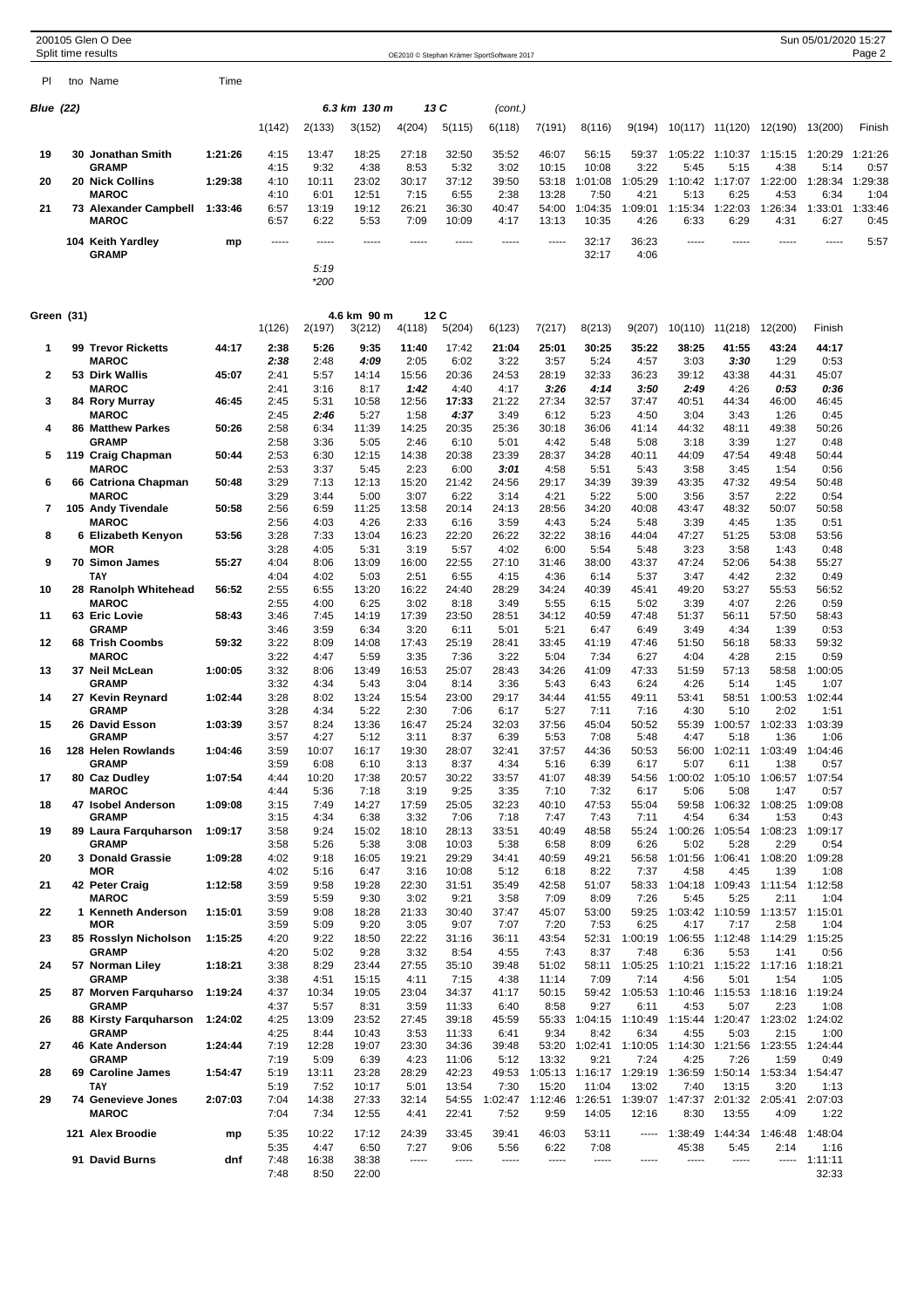|                | 200105 Glen O Dee<br>Split time results |         |              |                |                       |                    |                  | OE2010 © Stephan Krämer SportSoftware 2017 |                  |                                 |                  |                  |                         |                 | Sun 05/01/2020 15:27 | Page 3 |
|----------------|-----------------------------------------|---------|--------------|----------------|-----------------------|--------------------|------------------|--------------------------------------------|------------------|---------------------------------|------------------|------------------|-------------------------|-----------------|----------------------|--------|
| PI.            | tno Name                                | Time    |              |                |                       |                    |                  |                                            |                  |                                 |                  |                  |                         |                 |                      |        |
|                | Light green (13)                        |         |              |                | 3.9 km 85 m           |                    | 12 C             |                                            |                  |                                 |                  |                  |                         |                 |                      |        |
|                | 34 Yann Newey                           |         | 1(110)       | 2(147)         | 3(124)                | 4(209)             | 5(196)           | 6(201)                                     | 7(149)           | 8(207)                          | 9(195)           | 10(208)          | 11(218)                 | 12(200)         | Finish               |        |
| 1              | <b>MAROC</b>                            | 48:04   | 2:32<br>2:32 | 8:24<br>5:52   | 9:56<br>1:32          | 14:13<br>4:17      | 17:59<br>3:46    | 23:34<br>5:35                              | 29:54<br>6:20    | 32:41<br>2:47                   | 37:09<br>4:28    | 41:29<br>4:20    | 44:42<br>3:13           | 47:15<br>2:33   | 48:04<br>0:49        |        |
| $\overline{2}$ | 18 Ruth Gooch<br><b>MAROC</b>           | 51:50   | 2:18<br>2:18 | 6:13<br>3:55   | 8:15<br>2:02          | 12:25<br>4:10      | 20:59<br>8:34    | 27:01<br>6:02                              | 34:39<br>7:38    | 37:35<br>2:56                   | 41:30<br>3:55    | 46:36<br>5:06    | 49:25<br>2:49           | 51:01<br>1:36   | 51:50<br>0:49        |        |
| 3              | 36 Blair Garrett                        | 53:32   | 2:34         | 9:50           | 12:02                 | 16:48              | 21:01            | 27:05                                      | 34:37            | 37:41                           | 42:22            | 47:26            | 50:25                   | 52:34           | 53:32                |        |
| 4              | <b>MAROC</b><br>50 Anna Bichard         | 56:40   | 2:34<br>2:49 | 7:16<br>7:31   | 2:12<br>9:52          | 4:46<br>14:55      | 4:13<br>19:44    | 6:04<br>26:28                              | 7:32<br>36:09    | 3:04<br>40:05                   | 4:41<br>45:21    | 5:04<br>50:00    | 2:59<br>53:32           | 2:09<br>55:35   | 0:58<br>56:40        |        |
| 5              | <b>MAROC</b><br>21 Lynn Collins         | 1:00:26 | 2:49<br>3:01 | 4:42<br>8:36   | 2:21<br>11:38         | 5:03<br>16:43      | 4:49<br>25:06    | 6:44<br>31:27                              | 9:41<br>40:42    | 3:56<br>43:53                   | 5:16<br>49:01    | 4:39<br>54:45    | 3:32<br>57:54           | 2:03<br>59:35   | 1:05<br>1:00:26      |        |
|                | <b>MAROC</b>                            |         | 3:01         | 5:35           | 3:02                  | 5:05               | 8:23             | 6:21                                       | 9:15             | 3:11                            | 5:08             | 5:44             | 3:09                    | 1:41            | 0:51                 |        |
| 6              | 2  Oonagh Grassie<br><b>GRAMP</b>       | 1:04:13 | 3:12<br>3:12 | 8:41<br>5:29   | 11:26<br>2:45         | 18:36<br>7:10      | 25:52<br>7:16    | 32:48<br>6:56                              | 40:49<br>8:01    | 44:21<br>3:32                   | 50:15<br>5:54    | 55:52<br>5:37    | 59:37<br>3:45           | 1:03:12<br>3:35 | 1:04:13<br>1:01      |        |
| $\overline{7}$ | 4 Fergus Kenyon                         | 1:08:49 | 4:08         | 10:29          | 13:11                 | 18:29              | 23:47            | 36:54                                      | 49:01            | 52:15                           | 56:22            | 1:01:24          | 1:05:43                 | 1:08:03         | 1:08:49              |        |
| 8              | MOR<br>106 Craig Robinson               | 1:15:53 | 4:08<br>2:43 | 6:21<br>6:45   | 2:42<br>8:30          | 5:18<br>12:05      | 5:18<br>18:51    | 13:07<br>23:59                             | 12:07<br>30:43   | 3:14<br>45:09                   | 4:07<br>59:19    | 5:02<br>1:07:38  | 4:19<br>1:13:07         | 2:20<br>1:14:56 | 0:46<br>1:15:53      |        |
| 9              | <b>MAROC</b><br>43 Ricky McKay          | 1:38:02 | 2:43<br>2:42 | 4:02<br>12:39  | 1:45<br>15:58         | 3:35<br>30:48      | 6:46<br>48:49    | 5:08<br>54:55                              | 6:44<br>1:01:44  | 14:26<br>1:12:54                | 14:10<br>1:22:35 | 8:19<br>1:30:52  | 5:29<br>1:34:51         | 1:49<br>1:37:09 | 0:57<br>1:38:02      |        |
|                | <b>MOR</b>                              |         | 2:42         | 9:57           | 3:19                  | 14:50              | 18:01            | 6:06                                       | 6:49             | 11:10                           | 9:41             | 8:17             | 3:59                    | 2:18            | 0:53                 |        |
| 10             | 58 Carol Jackson<br><b>GRAMP</b>        | 1:51:21 | 3:35<br>3:35 | 12:17<br>8:42  | 15:13<br>2:56         | 21:42<br>6:29      | 1:06:40<br>44:58 | 1:15:10<br>8:30                            | 1:25:31<br>10:21 | 1:29:48<br>4:17                 | 1:36:17<br>6:29  | 1:41:48<br>5:31  | 1:47:41<br>5:53         | 1:50:15<br>2:34 | 1:51:21<br>1:06      |        |
|                | 122 Catriona Pain                       | mp      | -----        | -----          | -----                 | -----              | -----            | $- - - - -$                                | -----            | -----                           | -----            | -----            | 4:57<br>4:57            | 7:31<br>2:34    | 8:37<br>1:06         |        |
|                | 19 Esther Gooch                         | dnf     | 2:35<br>2:35 | 8:20<br>5:45   | 10:50<br>2:30         | 15:55<br>5:05      | 22:20<br>6:25    | 29:50<br>7:30                              | -----            | -----                           | $- - - - -$      | $- - - - -$      | -----                   | 42:44<br>12:54  | 43:52<br>1:08        |        |
|                | <b>MAROC</b><br>32 Paul Mather          | dnf     | 3:27         | 8:43           | 11:34                 | 16:46              | 22:17            | -----                                      | -----            |                                 |                  | -----            | -----                   | -----           | 45:54                |        |
|                | <b>MAROC</b>                            |         | 3:27         | 5:16           | 2:51                  | 5:12               | 5:31             |                                            |                  |                                 |                  |                  |                         |                 | 23:37                |        |
| Orange (12)    |                                         |         |              |                | 3.2 km 50 m           |                    | 11C              |                                            |                  |                                 |                  |                  |                         |                 |                      |        |
|                |                                         |         | 1(110)       | 2(121)         | 3(124)                | 4(201)             | 5(202)           | 6(207)                                     | 7(127)           | 8(107)                          | 9(128)           | 10(208) 11(200)  |                         | Finish          |                      |        |
| 1              | 54 Ethan Wallis<br><b>MAROC</b>         | 34:27   | 2:43<br>2:43 | 6:00<br>3:17   | 9:10<br>3:10          | 11:42<br>2:32      | 14:19<br>2:37    | 16:35<br>2:16                              | 19:03<br>2:28    | 25:02<br>5:59                   | 26:49<br>1:47    | 31:59<br>5:10    | 33:40<br>1:41           | 34:27<br>0:47   |                      |        |
| 2              | 13 Findlay Cormack<br><b>MAROC</b>      | 34:37   | 2:31<br>2:31 | 5:40<br>3:09   | 10:04<br>4:24         | 13:59<br>3:55      | 17:32<br>3:33    | 20:12<br>2:40                              | 23:02<br>2:50    | 26:06<br>3:04                   | 27:58<br>1:52    | 31:26<br>3:28    | 33:36<br>2:10           | 34:37<br>1:01   |                      |        |
| 3              | 79 Louise Ryan                          | 53:48   | 4:15         | 10:53          | 18:13                 | 23:48              | 30:13            | 34:17                                      | 37:49            | 42:32                           | 45:02            | 49:33            | 52:39                   | 53:48           |                      |        |
| 4              | 62 Alison Lovie                         | 54:44   | 4:15<br>3:23 | 6:38<br>9:06   | 7:20<br>16:07         | 5:35<br>21:41      | 6:25<br>26:33    | 4:04<br>33:11                              | 3:32<br>36:52    | 4:43<br>41:56                   | 2:30<br>44:52    | 4:31<br>49:25    | 3:06<br>52:55           | 1:09<br>54:44   |                      |        |
| 5              | <b>GRAMP</b><br>107 Lewis Dunbar        | 1:01:48 | 3:23<br>2:39 | 5:43<br>7:10   | 7:01<br>13:14         | 5:34<br>24:42      | 4:52<br>28:29    | 6:38<br>31:13                              | 3:41<br>34:20    | 5:04<br>37:24                   | 2:56<br>52:30    | 4:33<br>58:17    | 3:30<br>1:00:47         | 1:49<br>1:01:48 |                      |        |
|                | <b>MAROC</b>                            |         | 2:39         | 4:31           | 6:04                  | 11:28              | 3:47             | 2:44                                       | 3:07             | 3:04                            | 15:06            | 5:47             | 2:30                    | 1:01            |                      |        |
| 6              | 10 Alan Watson                          | 1:12:09 | 4:45<br>4:45 | 17:43<br>12:58 | 25:05<br>7:22         | 36:05<br>11:00     | 41:54<br>5:49    | 46:20<br>4:26                              | 51:13<br>4:53    | 56:52<br>5:39                   | 1:00:09<br>3:17  | 1:05:41<br>5:32  | 1:09:40<br>3:59         | 1:12:09<br>2:29 |                      |        |
| $\overline{7}$ | 9  Gillie Hagger                        | 1:12:11 | 4:59         | 18:06          | 26:25                 | 35:27              | 42:08            | 46:31                                      | 51:10            | 57:03                           | 1:00:09          | 1:05:52          | 1:09:43                 | 1:12:11         |                      |        |
| 8              | 72 Emily Arthur                         | 1:37:23 | 4:59<br>9:14 | 13:07<br>20:03 | 8:19<br>35:03         | 9:02<br>44:59      | 6:41<br>53:11    | 4:23<br>59:57                              | 4:39             | 5:53<br>1:06:54 1:12:40 1:17:40 | 3:06             | 5:43             | 3:51<br>1:28:51 1:34:59 | 2:28<br>1:37:23 |                      |        |
| 9              | 41 Marjory Craig                        | 1:40:57 | 9:14<br>5:29 | 10:49<br>21:39 | 15:00<br>28:20        | 9:56<br>50:43      | 8:12<br>55:22    | 6:46<br>59:03                              | 6:57<br>1:02:57  | 5:46<br>1:07:13                 | 5:00<br>1:24:22  | 11:11<br>1:35:56 | 6:08<br>1:39:09         | 2:24<br>1:40:57 |                      |        |
|                | <b>MAROC</b>                            |         | 5:29         | 16:10          | 6:41                  | 22:23              | 4:39             | 3:41                                       | 3:54             | 4:16                            | 17:09            | 11:34            | 3:13                    | 1:48            |                      |        |
| 10             | 118 Calum Moore                         | 2:30:04 | 3:30<br>3:30 | 10:06<br>6:36  | 18:53<br>8:47         | 1:47:49<br>1:28:56 | 1:56:22<br>8:33  | 2:02:57<br>6:35                            | 2:09:34<br>6:37  | 2:13:59<br>4:25                 | 2:19:02<br>5:03  | 2:23:54<br>4:52  | 2:27:43<br>3:49         | 2:30:04<br>2:21 |                      |        |
| 11             | 117 Oliver Robinson<br><b>MAROC</b>     | 2:30:07 | 3:36<br>3:36 | 10:18<br>6:42  | 18:52<br>8:34         | 1:47:44<br>1:28:52 | 1:56:29<br>8:45  | 2:02:55<br>6:26                            | 6:45             | 2:09:40 2:14:10<br>4:30         | 2:19:00<br>4:50  | 2:23:59<br>4:59  | 2:27:43<br>3:44         | 2:30:07<br>2:24 |                      |        |
|                | 15 Mette Cormack                        | mp      | -----        | -----          | -----                 | 3:10               | 7:05             | 9:47                                       | 12:33            | 15:37                           | 17:28            | 20:44            | 23:03                   | 24:10           |                      |        |
|                | <b>MAROC</b>                            |         |              |                |                       | 3:10               | 3:55             | 2:42                                       | 2:46             | 3:04                            | 1:51             | 3:16             | 2:19                    | 1:07            |                      |        |
| Yellow (23)    |                                         |         | 1(119)       | 2(153)         | 2.1 km 15 m<br>3(144) | 4(145)             | 9 C<br>5(107)    | 6(128)                                     | 7(129)           | 8(132)                          | 9(200)           | Finish           |                         |                 |                      |        |
| 1              | 76 Ollie Carter                         | 14:18   | 1:02         | 2:40           | 4:18                  | 6:01               | 7:49             | 9:26                                       | 11:20            | 12:16                           | 13:24            | 14:18            |                         |                 |                      |        |
| 2              | 113 Ewan Johnston (s)                   | 18:48   | 1:02<br>1:09 | 1:38<br>3:07   | 1:38<br>5:22          | 1:43<br>7:57       | 1:48<br>10:16    | 1:37<br>12:31                              | 1:54<br>15:15    | 0:56<br>16:31                   | 1:08<br>17:42    | 0:54<br>18:48    |                         |                 |                      |        |
|                |                                         |         | 1:09         | 1:58           | 2:15                  | 2:35               | 2:19             | 2:15                                       | 2:44             | 1:16                            | 1:11             | 1:06             |                         |                 |                      |        |
| 3              | 49 Emily Bichard<br><b>MAROC</b>        | 19:27   | 1:07<br>1:07 | 3:21<br>2:14   | 6:15<br>2:54          | 9:07<br>2:52       | 11:16<br>2:09    | 13:34<br>2:18                              | 15:49<br>2:15    | 17:11<br>1:22                   | 18:34<br>1:23    | 19:27<br>0:53    |                         |                 |                      |        |
| 4              | 51 Guy Gibbons-Wood<br><b>MAROC</b>     | 19:55   | 1:07<br>1:07 | 3:04<br>1:57   | 4:40<br>1:36          | 8:53<br>4:13       | 11:05<br>2:12    | 13:31<br>2:26                              | 16:22<br>2:51    | 17:32<br>1:10                   | 19:00<br>1:28    | 19:55<br>0:55    |                         |                 |                      |        |
| 5              | 78 Amelie Carter (s)                    | 20:53   | 1:07         | 3:37           | 5:18                  | 7:55               | 10:59            | 13:24                                      | 15:18            | 16:30                           | 17:50            | 20:53            |                         | 2:07            |                      |        |
| 6              | 75 Marc & William (s)                   | 21:30   | 1:07<br>1:07 | 2:30<br>3:08   | 1:41<br>5:00          | 2:37<br>7:51       | 3:04<br>10:16    | 2:25<br>12:29                              | 1:54<br>16:55    | 1:12<br>18:18                   | 1:20<br>20:03    | 3:03<br>21:30    |                         | $*127$<br>1:53  |                      |        |
|                | <b>MAROC</b>                            |         | 1:07         | 2:01           | 1:52                  | 2:51               | 2:25             | 2:13                                       | 4:26             | 1:23                            | 1:45             | 1:27             |                         | *127            |                      |        |
| 7              | 23 Mary Wilson                          | 21:53   | 1:26<br>1:26 | 3:43<br>2:17   | 6:35<br>2:52          | 10:17<br>3:42      | 12:37<br>2:20    | 15:15<br>2:38                              | 17:41<br>2:26    | 19:27<br>1:46                   | 20:50<br>1:23    | 21:53<br>1:03    |                         |                 |                      |        |
| 8              | 24 Shelley Farrar                       | 22:00   | 1:32<br>1:32 | 3:48<br>2:16   | 6:40<br>2:52          | 10:29<br>3:49      | 12:55<br>2:26    | 15:20<br>2:25                              | 17:48<br>2:28    | 19:34<br>1:46                   | 20:58<br>1:24    | 22:00<br>1:02    |                         |                 |                      |        |
| 9              | 92 Fraser Pain                          | 22:36   | 1:33         | 3:57           | 7:01                  | 10:17              | 13:25            | 16:10                                      | 18:36            | 20:08                           | 21:40            | 22:36            |                         |                 |                      |        |
| 10             | 97 Harry Hessing                        | 22:37   | 1:33<br>1:06 | 2:24<br>7:42   | 3:04<br>9:21          | 3:16<br>11:16      | 3:08<br>13:33    | 2:45<br>17:15                              | 2:26<br>19:03    | 1:32<br>20:23                   | 1:32<br>21:42    | 0:56<br>22:37    |                         |                 |                      |        |
|                | <b>MAROC</b>                            |         | 1:06         | 6:36           | 1:39                  | 1:55               | 2:17             | 3:42                                       | 1:48             | 1:20                            | 1:19             | 0:55             |                         |                 |                      |        |
| 11             | 95 Oliver Robertson<br><b>GRAMP</b>     | 22:44   | 1:01<br>1:01 | 3:01<br>2:00   | 6:34<br>3:33          | 9:15<br>2:41       | 11:58<br>2:43    | 14:34<br>2:36                              | 17:58<br>3:24    | 19:16<br>1:18                   | 21:09<br>1:53    | 22:44<br>1:35    |                         |                 |                      |        |